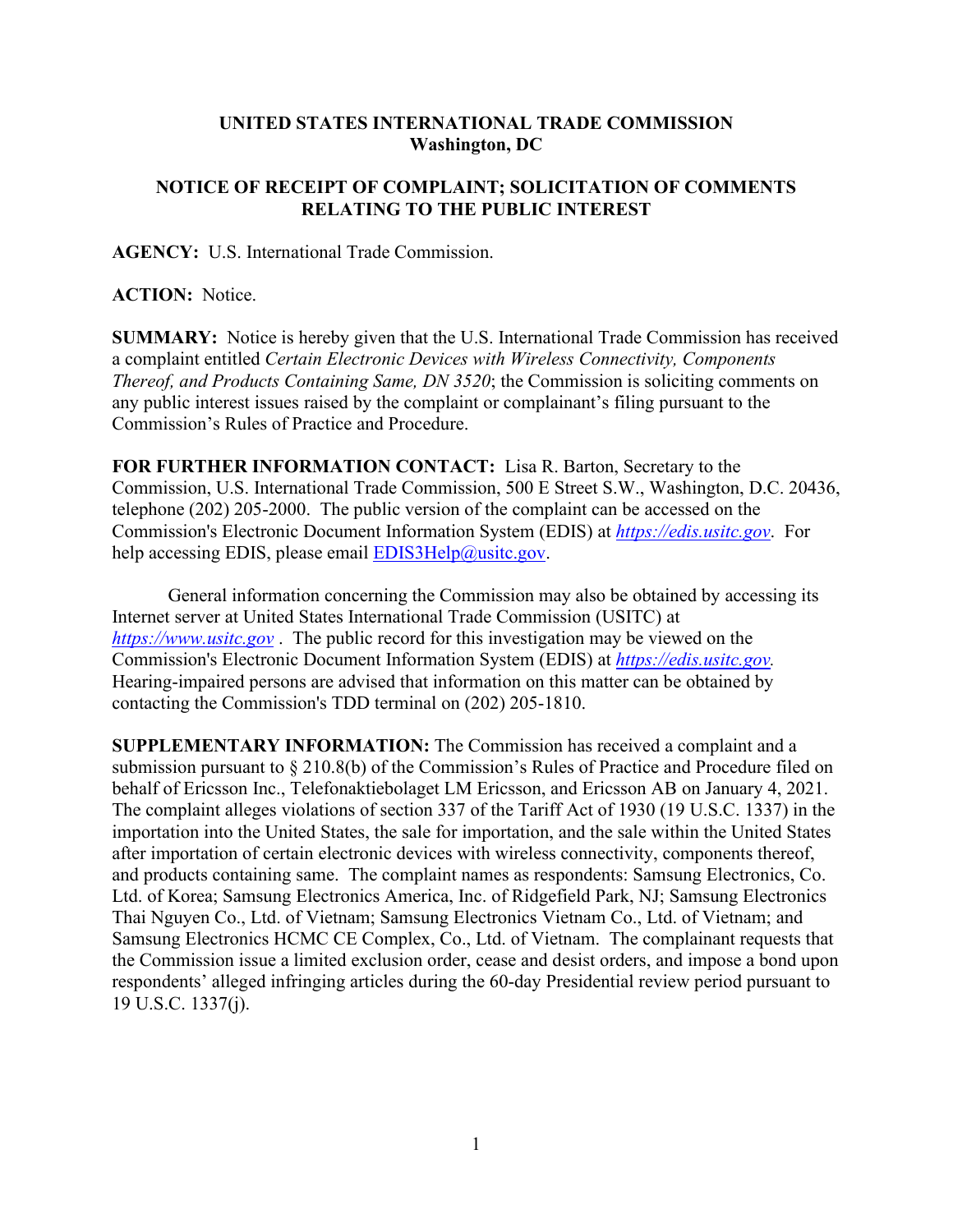Proposed respondents, other interested parties, and members of the public are invited to file comments on any public interest issues raised by the complaint or  $\S 210.8(b)$  filing. Comments should address whether issuance of the relief specifically requested by the complainant in this investigation would affect the public health and welfare in the United States, competitive conditions in the United States economy, the production of like or directly competitive articles in the United States, or United States consumers.

In particular, the Commission is interested in comments that:

- (i) explain how the articles potentially subject to the requested remedial orders are used in the United States;
- (ii) identify any public health, safety, or welfare concerns in the United States relating to the requested remedial orders;
- (iii) identify like or directly competitive articles that complainant, its licensees, or third parties make in the United States which could replace the subject articles if they were to be excluded;
- (iv) indicate whether complainant, complainant's licensees, and/or third party suppliers have the capacity to replace the volume of articles potentially subject to the requested exclusion order and/or a cease and desist order within a commercially reasonable time; and
- (v) explain how the requested remedial orders would impact United States consumers.

Written submissions on the public interest must be filed no later than by close of business, eight calendar days after the date of publication of this notice in the Federal Register. There will be further opportunities for comment on the public interest after the issuance of any final initial determination in this investigation. Any written submissions on other issues must also be filed by no later than the close of business, eight calendar days after publication of this notice in the Federal Register. Complainant may file replies to any written submissions no later than three calendar days after the date on which any initial submissions were due. Any submissions and replies filed in response to this Notice are limited to five (5) pages in length, inclusive of attachments.

Persons filing written submissions must file the original document electronically on or before the deadlines stated above. Submissions should refer to the docket number ("Docket No. 3520") in a prominent place on the cover page and/or the first page. (*See* Handbook for Electronic Filing Procedures, [Electronic Filing Procedures](https://www.usitc.gov/documents/handbook_on_filing_procedures.pdf)<sup>[1](#page-1-0)</sup>). Please note the Secretary's Office will accept only electronic filings during this time. Filings must be made through the

<span id="page-1-0"></span><sup>1</sup> Handbook for Electronic Filing Procedures: *[https://www.usitc.gov/documents/handbook\\_on\\_filing\\_procedures.pdf](https://www.usitc.gov/documents/handbook_on_filing_procedures.pdf)*